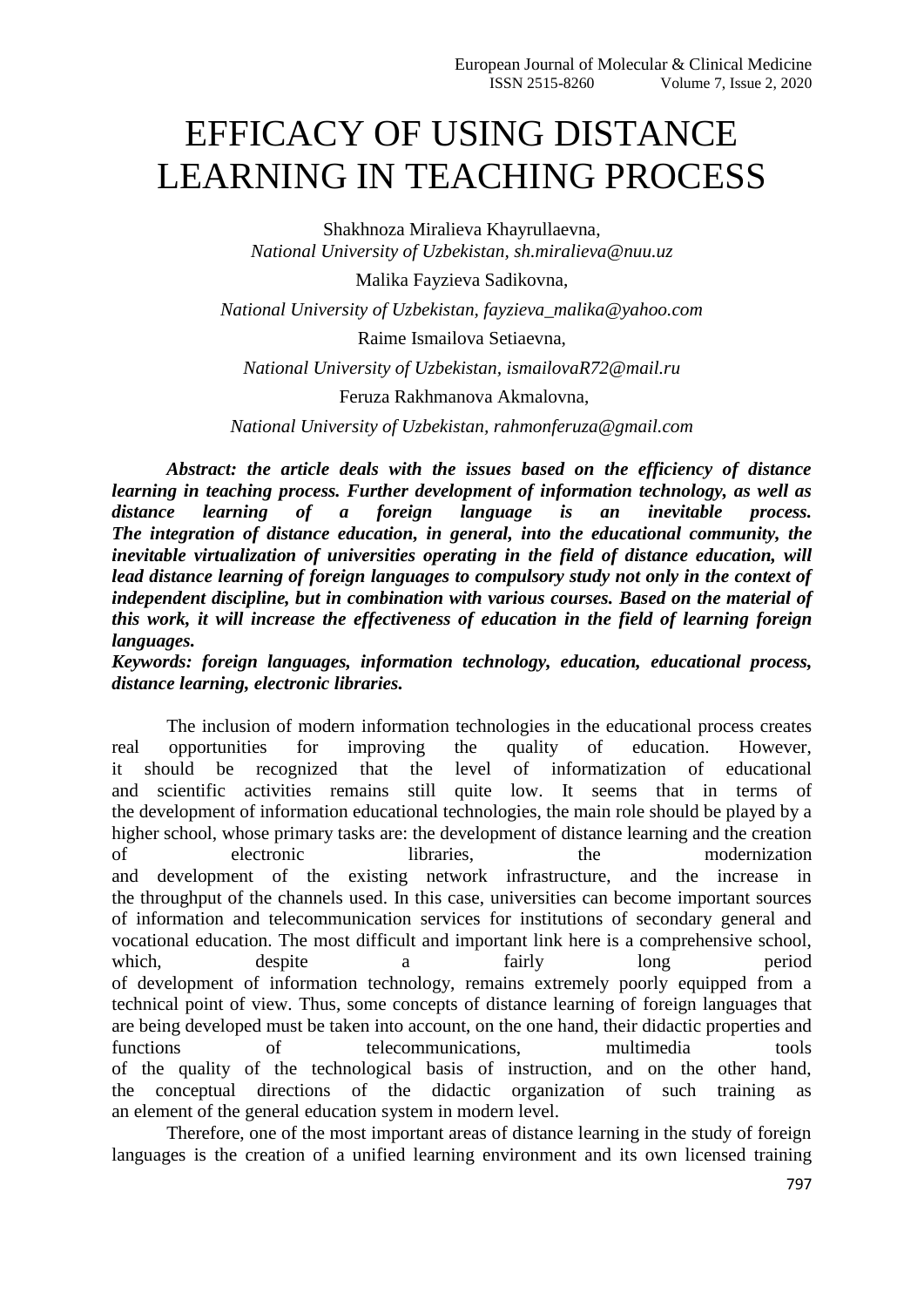program. At the same time, the program should include both a basic level of grammar, phonetics, vocabulary, listening for beginners to learn a foreign language outside the university, and an advanced level for senior students, including journalistic articles, non-adapted texts, audio recordings of native speakers and synchronous functions translation.

Distance learning of foreign languages has its own specifics, due to the fact that it involves learning various types of speech activity. Naturally, for teaching such types of speech activity as reading and writing, you can largely limit yourself to the network course, since the features of these types of speech activity do not require voluminous graphics and even a significant volume of sound accompaniment. Nevertheless, when teaching pronunciation, speech and listening, it is not possible to limit oneself to text files only, it is necessary to rely on sound accompaniment, as well as creating various situations that stimulate the students verbal statements, i.e. there is a need for reliance on illustrative material. Using such material in network courses, as we already know, is technically quite possible, but practically, given the real situation, it is still quite problematic due to the large amount of memory that such files require [8].

The leading goal of teaching a foreign language at a university is communicative – the formation of communicative competence, i.e. the ability to extract sufficiently complete information when reading foreign texts, the ability to understand the interlocutor, and also to express one's thought, point of view verbally and in writing.

Thus, the peculiarity of the subject "foreign language" is that the purpose of training is not so much knowledge of the subject itself, i.e. about language (language competence), how much is the development of certain skills and abilities of different types of speech activity based on knowledge of the way of activity (communicative competence). In accordance with the theory of activity, training in any type of activity is possible only in the course of performing this activity. It follows that when learning a foreign language, it is necessary to organize independent actions of students (and each student) in the form of speech activity that they are taught. If students are taught reading, then each student must be given the opportunity to read, practice reading. When learning to speak – each student should be given the opportunity to speak, express their thoughts in a foreign language. When learning to listen, each student should be able to listen to foreign language speech. It is important to keep in mind the existing regularity formulated at one time by the well-known methodologist I.Rakhmanov: training in any type of speech activity is based on auditory-motor skills, therefore, oral practice is necessary in the formation of skills for any type of speech activity [3].

As the studies showed, a significant proportion of the population currently has a sufficient level of technical equipment for the consumption of educational services of hightech distance learning, including based on Internet technologies, which can provide maximum interactivity and therefore are most preferable for the consumer market. An indispensable condition for the effective use of these technological capabilities is high-quality content that provides support for the process of distance learning and educational process management [9].

Research Institute A.M.Sholokhov, allowed to formulate the scientists of this institute, for the education system, the most important characteristics of the developed information and educational environment of mass high-tech DL:

Consistency – the environment should be a complete, systemically coordinated set of software and methodological tools for the entire cycle of disciplines necessary to build educational programs that are demanded by the consumer.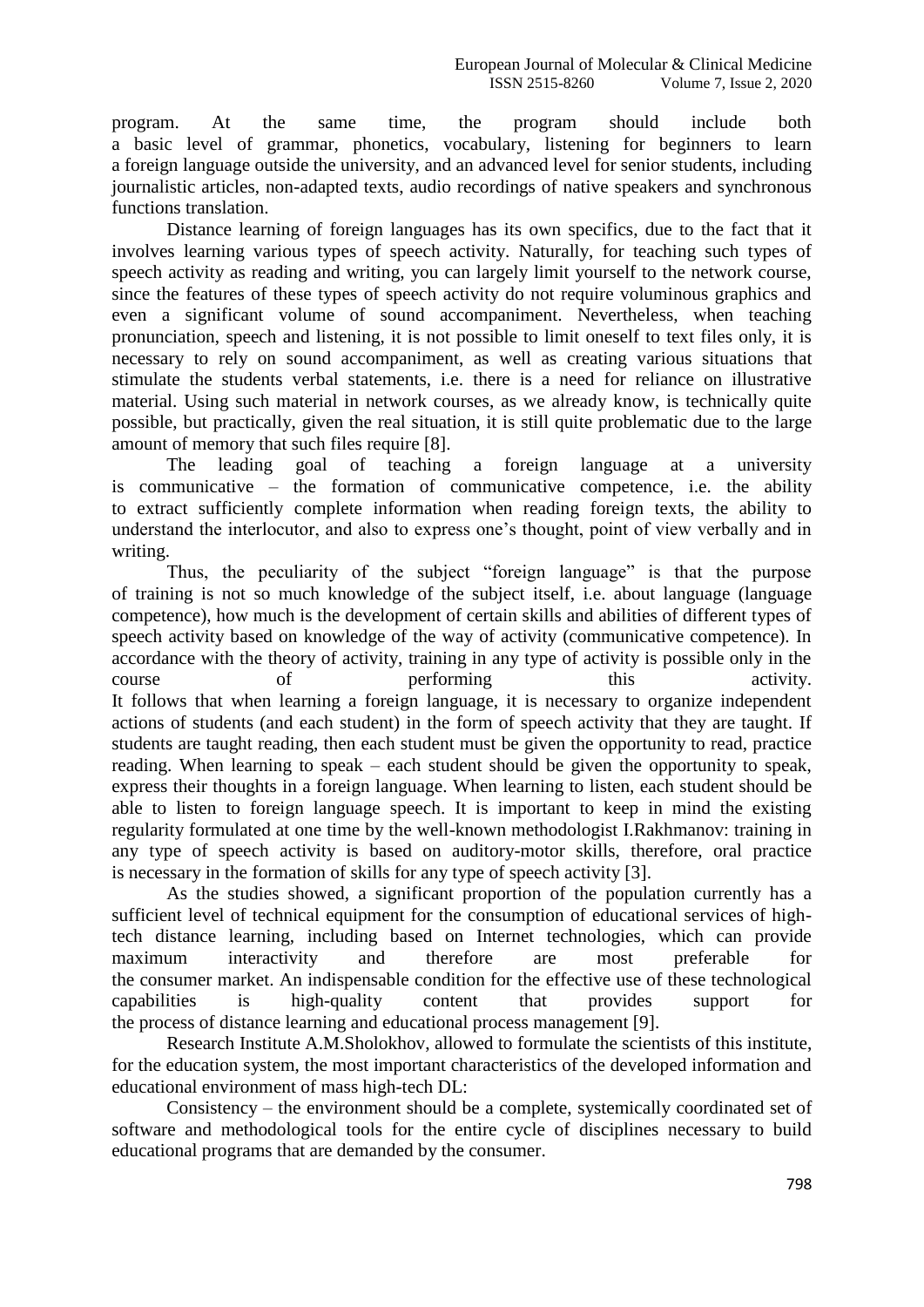A fundamentally new didactic quality of software and methodological support that arises from the maximum use of visualization of educational material using multimedia, the organization of interactive interaction with the student through the logical means of computer programs and telecommunications capabilities.

Wide multifunctionality, allowing you to use the developed didactic tools in different forms of education (full-time, evening, correspondence, external studies) and with various configurations of technical equipment, both developed and the most minimal.

High adaptability of students to a variety of requirements and teachers to the content of training - relying on an array of various textbooks and teaching aids already published and available for students created in various universities, providing opportunities for teachers and students to actively change the elements of the environment, taking into account their specific requirements.

Technological mobility – the ability to use environmental elements in various distance learning technologies used in universities, including case-DL systems (a training course on printed media, which may include audio cassettes), and television-DL (video training course with additional printed materials) and Internet-DL (computer programs, e-mail, Internet) [7].

In modern conditions of the development of pedagogical science, priority areas have been identified that will allow the development of the education system in the context of the formation of the information society, which is based on information technology, telecommunications and distance education technologies.

One of the opportunities for improving multilevel teacher education is distance education, which has been actively developing since the mid-90s. The term "distance education" refers to various educational models for which it is common that some or all of the students and teachers are spatially separated. Like all types of education, various models of distance education are built on the basis of the main components of the learning process: presentation of subject content; interaction with teachers; performance of practical tasks.

In the process of historical and pedagogical analysis of the development of the theory of distance education and distance learning, the social, technical and pedagogical prerequisites for the development of DL as a field of scientific research and as educational innovative practice have been identified [5, 18].

An analysis of foreign theories, models, concepts, hypotheses of DL shows that although the concept of DL itself does not have a single interpretation, it also represents an artificially created learning opportunity in the form of dialogue, and developing on the basis of the principles, methods, and educational technologies inherent in DL .

An analysis of the growth of internet opportunities and its use in the educational process shows that the introduction of new internet-based information technologies is one of the promising areas for improving DL. In the process of designing new models of preschool education, educational technologies should be applied to ensure the delivery of the maximum amount of educational information.

Distance education allows making education accessible to the general public regardless of place of residence, age, living and working conditions on the basis of full equality and depending on each person's abilities and, thereby, fulfilling the population's needs for educational services, and the countries in high-quality specialists; implement important and constructive ideas of advanced and continuing education, be able to respond to constantly changing demands of the labor market; to compensate for the reduction in state funding to strengthen international integration, relieve social tension, increase social and professional mobility of the population; to preserve and increase the knowledge, personnel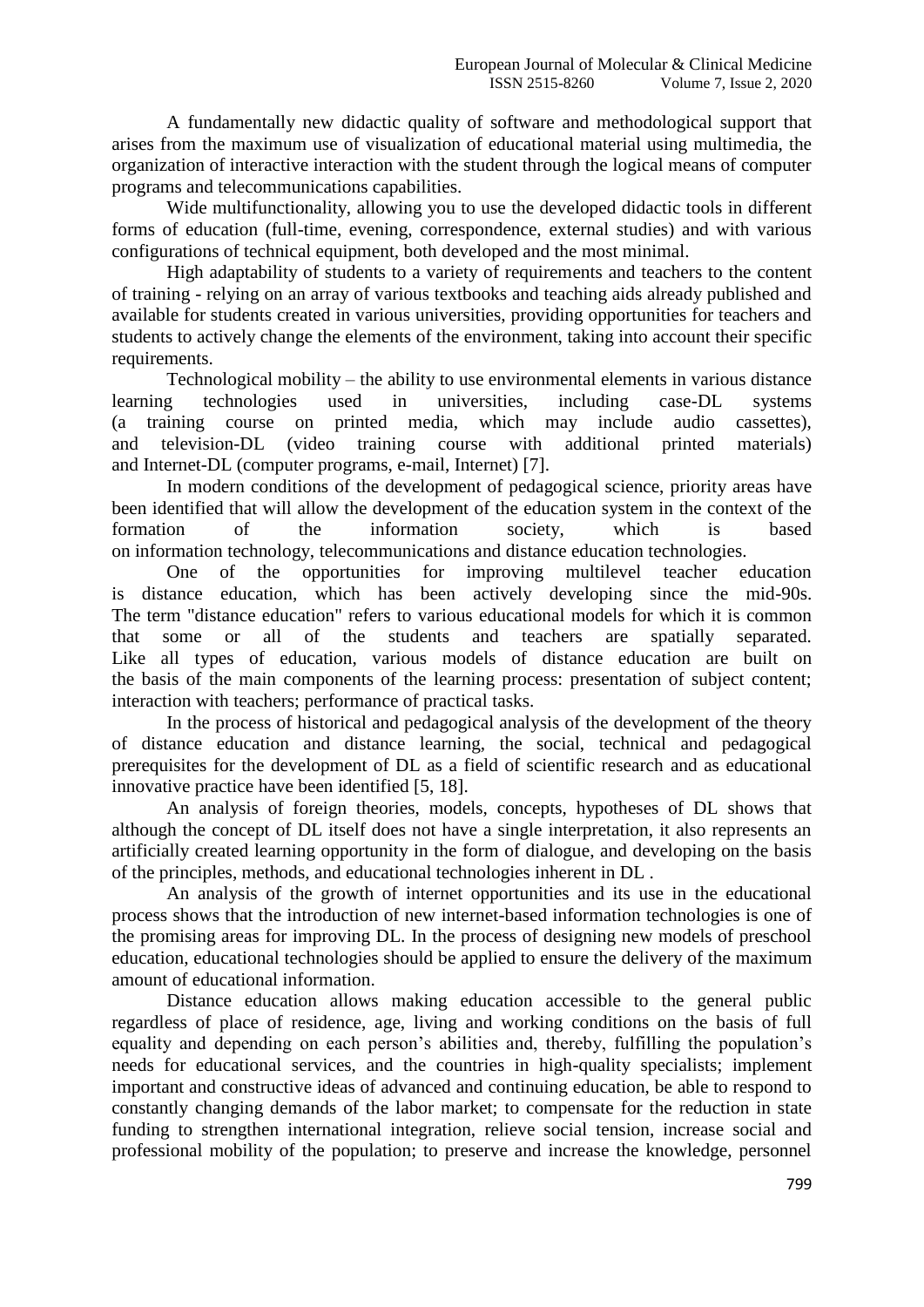and material potential accumulated by the domestic education system, make fuller use of the pedagogical and scientific potential of universities, make effective use of existing and promising means of new information technologies (SNIT), and solve a number of other socio-economic problems.

Using the distance form of training, it is precisely an individual approach that is successfully implemented that takes into account the student's abilities, his intellectual abilities, and helps to remove psychological difficulties in mastering the educational material.

Such an introduction of the most promising technologies (video materials, computer graphics, presentations, electronic dictionaries, video conferencing, etc.) is becoming a very popular form of training today.

Distance learning has several advantages:

1) freedom of access and choice - you can practice almost anywhere, anytime and with any teacher

2) reduction of training costs - the cost of the storage medium, but not the methodological literature

3) the flexibility of training - an independent choice of the duration and sequence of studying materials, an adapted learning process to fit your capabilities and needs

4) the ability to keep pace with the times - timely and efficient updating of training materials

Today, one of the most striking examples of distance learning is educational platforms that give people from all over the world the opportunity to study at a convenient time in a convenient place, to improve their skills. They are in the tens.

The popularity of distance education is due to the benefits it provides to students. The main disadvantage of such training is the flip side of the advantage – convenience. Freedom and comfort in distance learning require a greater share of self-discipline than full-time study. For someone, distance learning is a kind of competition, a test of willpower. Some are drawn into the process for a very long time, abandoning and resuming it several times.

Another drawback is that the technical capabilities of users with distance learning are still limited. Not everyone has a computer and Internet access. But every year this problem is being solved faster and faster.

And the last drawback is the question of price, since not all students can pay for online courses, especially with a native speaker, whose lessons cost many times more than with an ordinary teacher.

In conclusion, we can conclude that the organization of the process of studying foreign languages in a distance form allows us to most fully implement a personality-oriented approach to learning. A student with this approach is considered as a person, ready for the continuous process of education and improvement of their abilities. Continuity is one of the most important factors that determine success in learning foreign languages.

## **REFERENCES**

- [1] Bakharev V.V. Possibilities of multimedia tools in the organization of independent work of students (on the example of studying the English language). University, 2002. – p. 52- 54.
- [2] Distance learning. Textbook / Ed. E.S. Polat. M.: Humanity. Ed. VLADOS Center, 1998 - 192 p.
- [3] Zakharova I.G. Information technology in education: Textbook. allowance for students. higher ped textbook. institutions. - M.: Academy, 2007.
- [4] Information Technologies in Education-2007. Collection of scientific papers of participants of the VII scientific-practical conference-exhibition on October 30–31, 2007